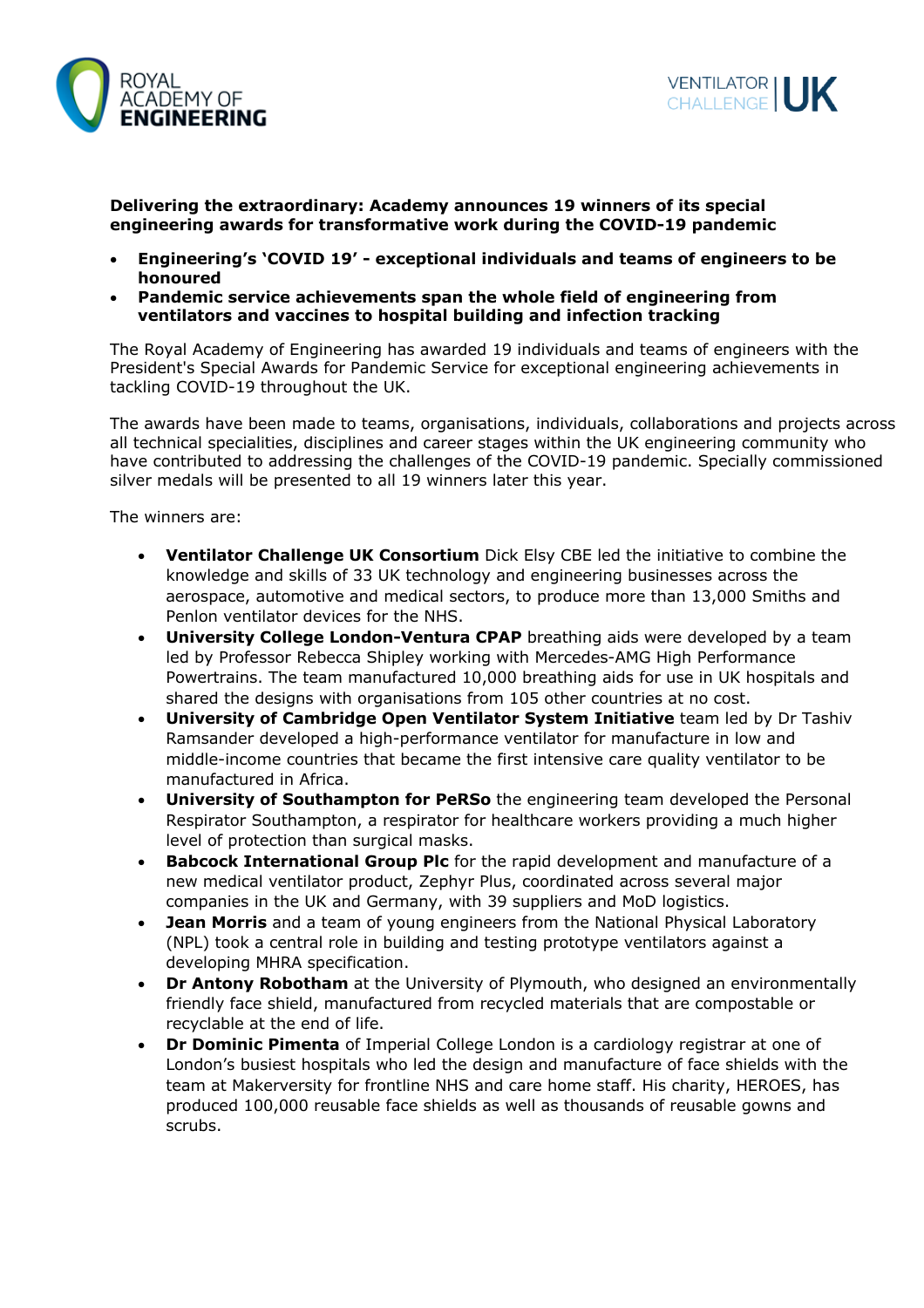- **Institute for Manufacturing University of Cambridge** The IfM team helped local hospitals to make the best use of their resources, streamlining logistics for sourcing and storing vital PPE, informing decision-making on emergency demand, and developing a ventilator sharing system to be used in emergencies.
- **Tharsus** for Bump, a social-distancing system providing real-time alerts when wearers get too close. Led by CEO Brian Palmer FREng and CTO Dave Swan, the technology's smart data insights inform rapid decision making, allowing employers to maximise workplace capacity and providing data on team contact in the event of an outbreak.
- **Dr Ravi Solanki and Raymond Siems**, volunteers for the charity HEROES. In less than two days, their team turned an idea into a platform with genuine impact: creating a secure website to provide much-needed support for frontline NHS workers.
- **Professor Chris Toumazou FREng FRS FMedSci** of Imperial College London for developing a rapid, affordable COVID-19 test based on a lab in a cartridge technology that provides test results in just over an hour. A total of 5.8 million tests are now being deployed throughout NHS in preparation for the flu season.
- **Professor Zhanfeng Cui FREng and his team** from the University of Oxford for the Oxford rapid viral RNA test for COVID-19. It can detect SARS-CoV-2 infection in 30 minutes and could be invaluable in developing countries because no specialist equipment is needed.
- **Professor Harris Makatsoris** from King's College London for developing a 'factory-ina-box' that allows the rapid manufacture of synthetic RNA vaccines against the SARS-CoV-2 virus and minimises the space required for high-volume vaccine production
- **Professor Catherine Noakes** from the University of Leeds for her role in advising the NHS and the government at the highest level during the pandemic, shaping life-saving guidance based on her expertise in environmental and engineering controls.
- **Sewers4COVID** from the University of Exeter: a team led by Professor Dragan Savic FREng applied machine learning to sewer epidemiology to estimate the number of infected people in a certain geographical area to track the spread of infection.
- **BOC Customer Engineering Services**, who maintained the oxygen supplies to treat COVID-19 patients across the UK. BOC engineers set up oxygen systems at six Nightingale centres, including the largest medical oxygen system ever installed.
- **Matt Benson, Elliot Dervish and Jonathan Parker** of Teledyne-e2v, who developed and manufactured the Handy Hook for front line NHS staff across Essex and London, to limit their interaction with surfaces carrying the virus.
- **Martyn Frackelton and Ian Watkins** from Mott MacDonald, who project managed both NHS Nightingale London and NHS Nightingale North West, enabling the massive field hospitals to care for patients within two weeks of being announced.

Professor Sir Jim McDonald FREng FRSE, President of the Royal Academy of Engineering, says: "The COVID-19 pandemic is the biggest public health crisis of our time and has presented society with multiple challenges. Engineering expertise and innovation has been central to the global fight to save lives and protect livelihoods.

"I am also incredibly proud of engineers everywhere who have worked round the clock to maintain essential services, critical supply chains and infrastructure in unprecedented circumstances, using their training and skills to find innovative solutions to a host of problems and to help mitigate the impact of COVID-19 on our daily lives."

Professor Raffaella Ocone OBE FREng FRSE, Chair of the Academy's Awards Committee, says: "Engineering skills—including innovation and interdisciplinary collaboration—have proved to be of vital importance during the current pandemic. We were delighted that the breadth of nominations for these awards reflected so much of the extraordinary work engineers have been doing.